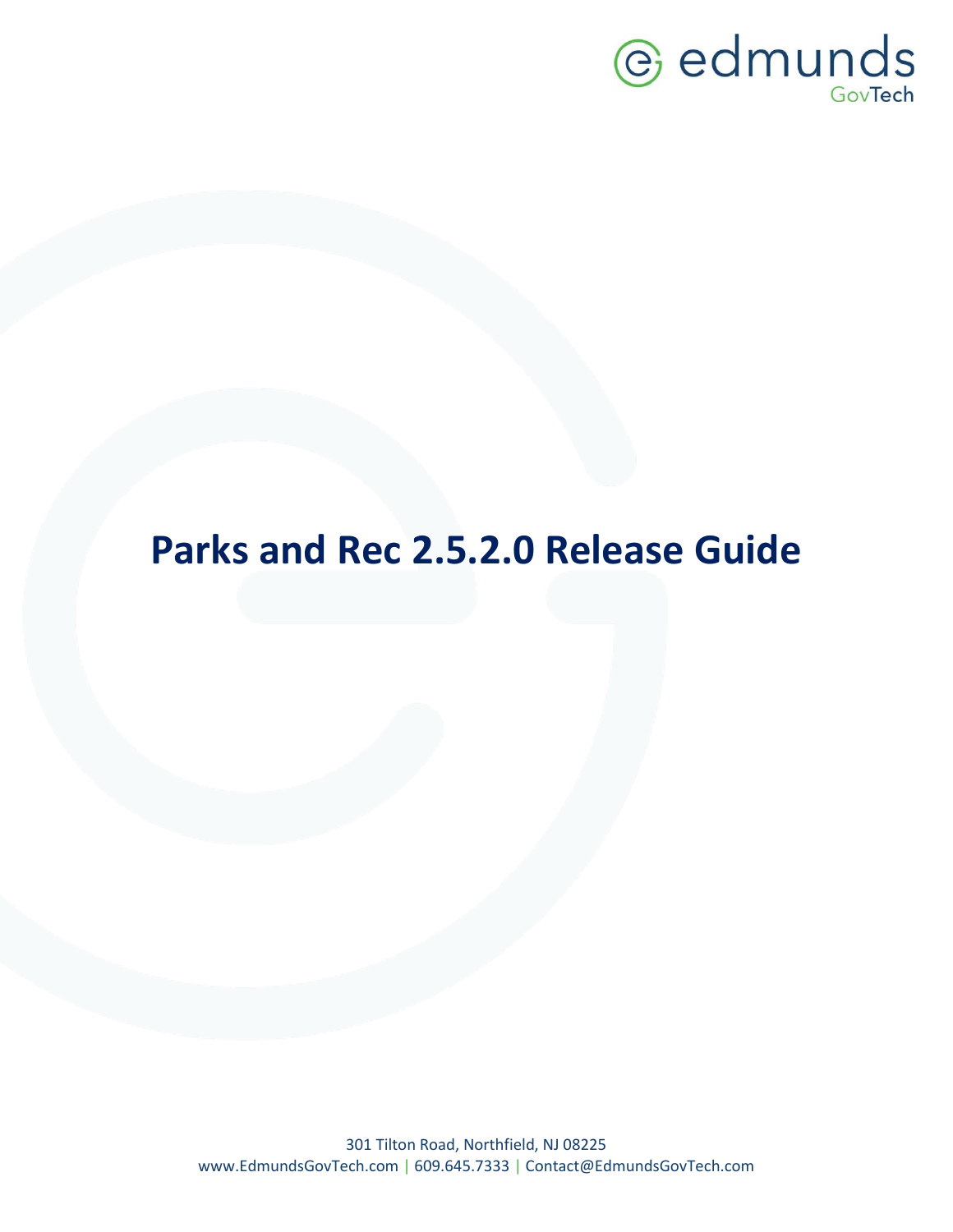# *<u>e* edmunds</u>

# **Table of Contents**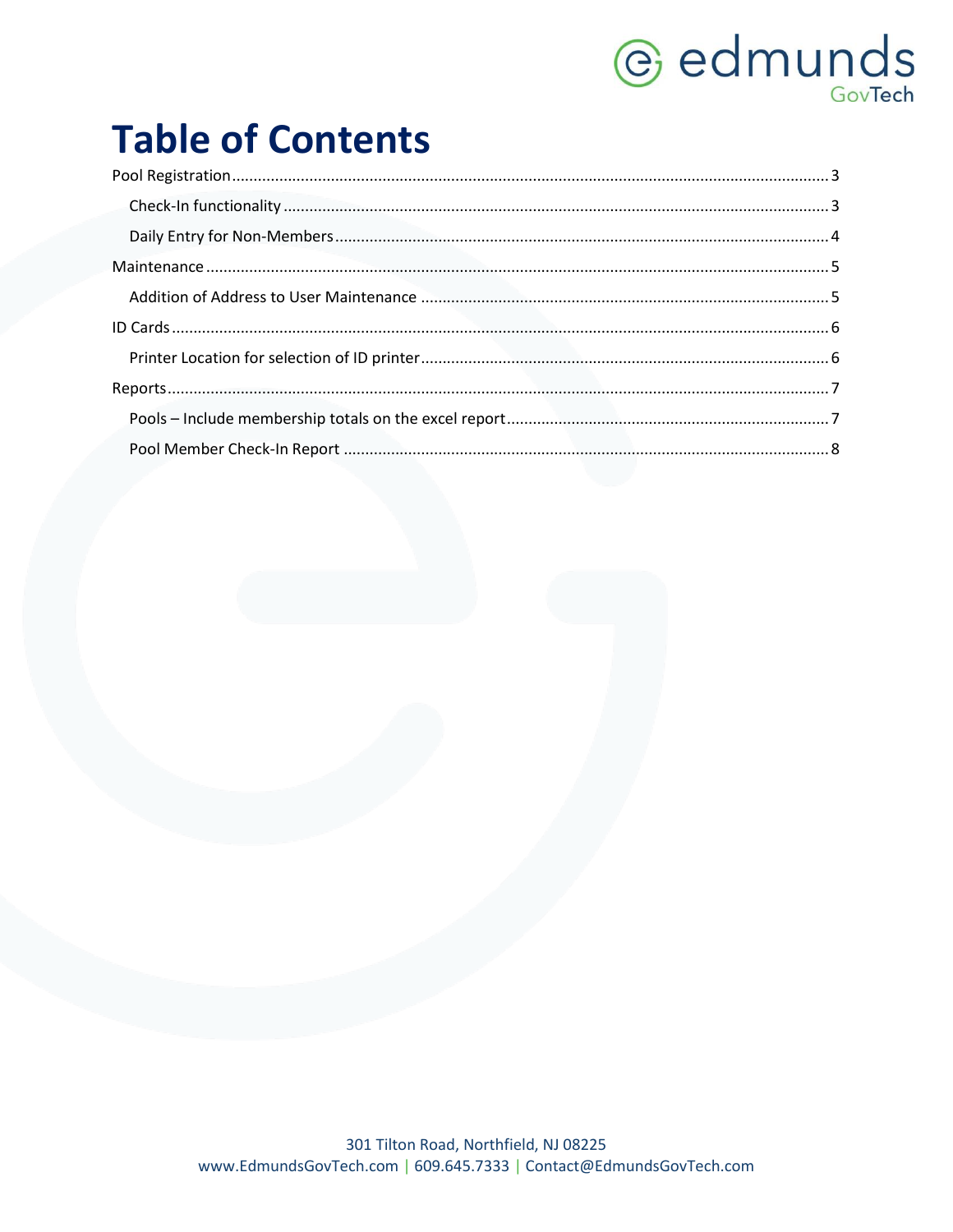## <span id="page-2-0"></span>**Pool Registration**

### <span id="page-2-1"></span>**Check-In functionality**

- The ability to check in/out members has been added to the **Member Search** screen. **Member Search** has been renamed to **Member Check-In/Search** and is located under the **Pools** dropdown menu.
- Members can be checked in manually from search results by selecting **Check-In/Out** or by scanning their **ID Card** (figure 1-1).
	- o When scanned, a message will show stating that (First Name) (Last Name) has been successfully checked in.
	- $\circ$  If the user is already check in, a message will state that they are already checked in. An option to Check Out will appear as well.
- Both methods of checking out adds a Check Out date/time to the user's check-in history.
	- o The total number of check-ins is reflected on the **Check-In History** page.
- The **Pool Member Check-In/Search** report will include a total number at the bottom of the report for the number of guests and also the total number of guests still checked in to see how many members are still in the facility.

|                             |                                                            | Parks & Grounds Admin v Programs v Pools v Facilities v Rentals v <b>DE</b> |                                                                                |                         |
|-----------------------------|------------------------------------------------------------|-----------------------------------------------------------------------------|--------------------------------------------------------------------------------|-------------------------|
| Pool Member Check-in/Search |                                                            |                                                                             |                                                                                |                         |
|                             |                                                            |                                                                             |                                                                                |                         |
|                             | Pool                                                       | <b>Chatham Pool</b><br>▼                                                    | 2021 Season<br>Season                                                          | ▼                       |
|                             | $-$ All $-$<br><b>Type</b>                                 |                                                                             |                                                                                | ÷                       |
|                             | <b>First Name</b>                                          |                                                                             | <b>Last Name</b>                                                               |                         |
|                             | Email                                                      |                                                                             | Phone                                                                          |                         |
|                             | Check-In History <sup>1</sup>                              | -- Choose a date --                                                         | Scan ID for Check-In/Out                                                       |                         |
|                             |                                                            |                                                                             | <b>Daily Entry</b>                                                             |                         |
|                             |                                                            | Search                                                                      | <b>Reset</b>                                                                   |                         |
|                             |                                                            |                                                                             |                                                                                |                         |
| Name / Member #             | Pool                                                       |                                                                             | <b>Contact Info</b>                                                            |                         |
| Admin, BAS<br>#14           | <b>Blue Point Pool</b><br>2018 Season<br>Legacy Membership |                                                                             | basgovadmin@demo.com<br>518-371-6869<br>661 Plank Road, Clifton Park, NY 12065 | Check-<br>白品画<br>In/Out |
|                             |                                                            |                                                                             | $(1-1)$                                                                        |                         |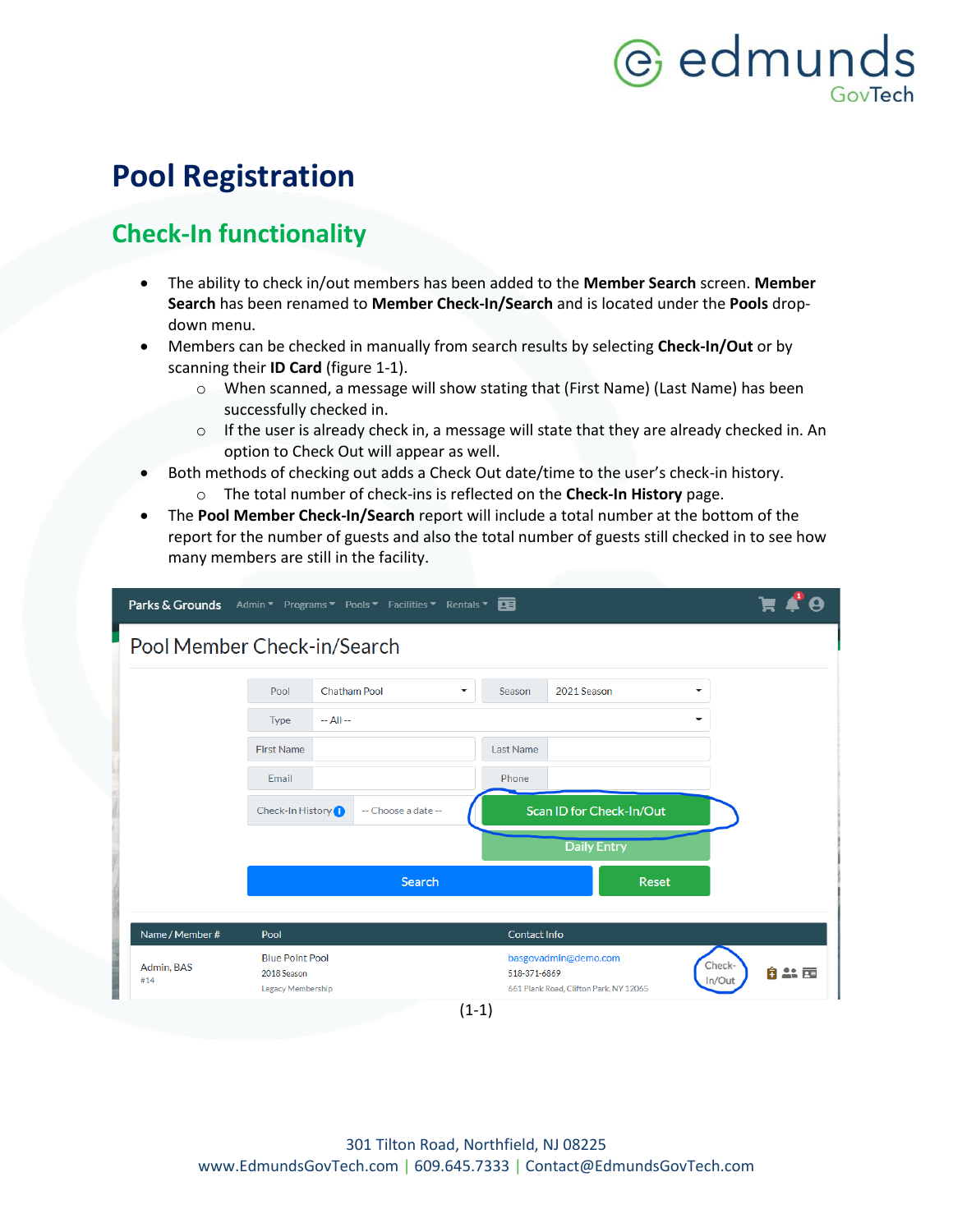#### <span id="page-3-0"></span>**Daily Entry for Non-Members**

• The ability to add a daily fee for guests (not brought by a member) has been added by use of the admin role only. It is located under Admin > Overview > Pools > Select a Pool > Select the newly added **Guest/Daily Fee Setup** tab (figure 1-2).

| Daily Weekday Guest Fee                        |              |             |              |          |               |                    |         |                    |      |
|------------------------------------------------|--------------|-------------|--------------|----------|---------------|--------------------|---------|--------------------|------|
| <b>Pool Guest Fee</b>                          |              |             | $\checkmark$ | Res      | $\frac{4}{5}$ | 4.00               | Non-Res | \$                 | 6.00 |
| Daily Weekend Guest Fee                        |              |             |              |          |               |                    |         |                    |      |
| $-$ No Fee $-$                                 |              |             | $\checkmark$ | $Res$ \$ |               | 0.00               | Non-Res | \$                 | 0.00 |
| Daily Weekday After Hours Guest Fee/Start Time |              |             |              |          |               |                    |         |                    |      |
| $-$ No Fee $-$                                 | $\checkmark$ | Choose time |              | $Res$ \$ |               | 0.00               | Non-Res | \$                 | 0.00 |
| Daily Weekend After Hours Guest Fee/Start Time |              |             |              |          |               |                    |         |                    |      |
| -- No Fee --                                   | $\checkmark$ | Choose time |              | $Res$ \$ |               | 0.00               | Non-Res | $\mathbf{\hat{S}}$ | 0.00 |
|                                                |              |             | $(1-2)$      |          |               | <b>Review Adam</b> |         |                    |      |

- A new button called **Daily Entry** has been added to the **Member Check-In/Search** screen (seen in figure 1-1). This button will launch a screen that will have the options to enter the following data:
	- o Name (required).
	- o Phone Number.
	- o Address.
	- o ZIP.
	- o Residency (defaulted to resident with an option to toggle to non-resident).
	- o An option to **Save** which will prompt a message on the screen to "Collect (fee amount) for the daily entry fee.).
	- o Amount Due (shows the amount due based on residency status, day and time.
	- o Save button.
	- A toggle option has been added to cycle between searching for **Member Guests** and **Non-Member Daily Entry** called "Member Guests" or "Non-Members" for both Pool Staff and Admin roles. The search options for **Daily Entry Search** when the toggle is set to "Non-Members" are:
		- o Pool Name (defaulted to all).
		- o Pool Season (defaulted to all).
		- o Date From.
		- o Date To.
		- o Name.
	- The results grid will show:
		- o Name.
		- o Pool.
		- o Season.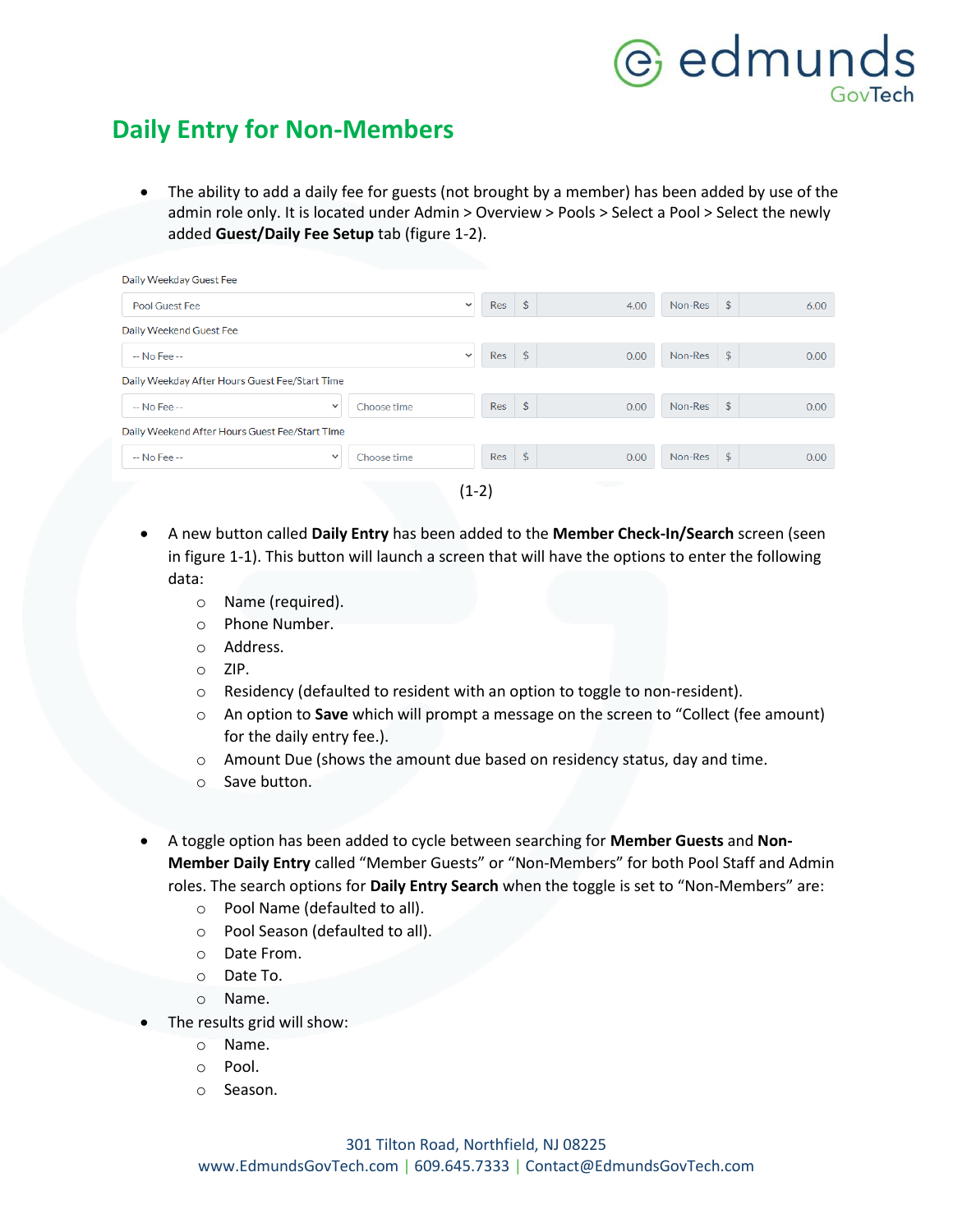- $\circ$  Contact Info lists the phone number and address.
- o Check-In Time.
- When the "Non-Member" toggle is set, the import guest fees option will show as "Import Non-Member Fees" for Admin roles only. Once selected the following search fields will display:
	- o Pool Name (defaulted to all).
	- o Season (defaulted to all).
	- o From Date/time (defaulted to 12 am of the prior day).
	- o To Date (defaulted to 12 am of the current date).
	- o Search Button (will pull up all people who entered the pool using the daily entry option.
- The results grid will show:
	- o Name.
	- o Pool (name of the pool and season name beneath it).
	- o Contact Info (lists the phone number and address).
	- o Amount (amount they paid).
	- o Is Imported indicator (will indicate if any transaction in that range were already imported).
	- o Delete option (only non-imported records can be deleted).
	- $\circ$  Import Daily Entry Fees Button (all fees in the search that are not imported would be imported with this option. The total fee amount will be listed above the import button).

### <span id="page-4-0"></span>**Maintenance**

#### <span id="page-4-1"></span>**Addition of Address to User Maintenance**

• The ability to search by address (street, city, zip, etc.) has been added under Admin > Users (figure 1-3).

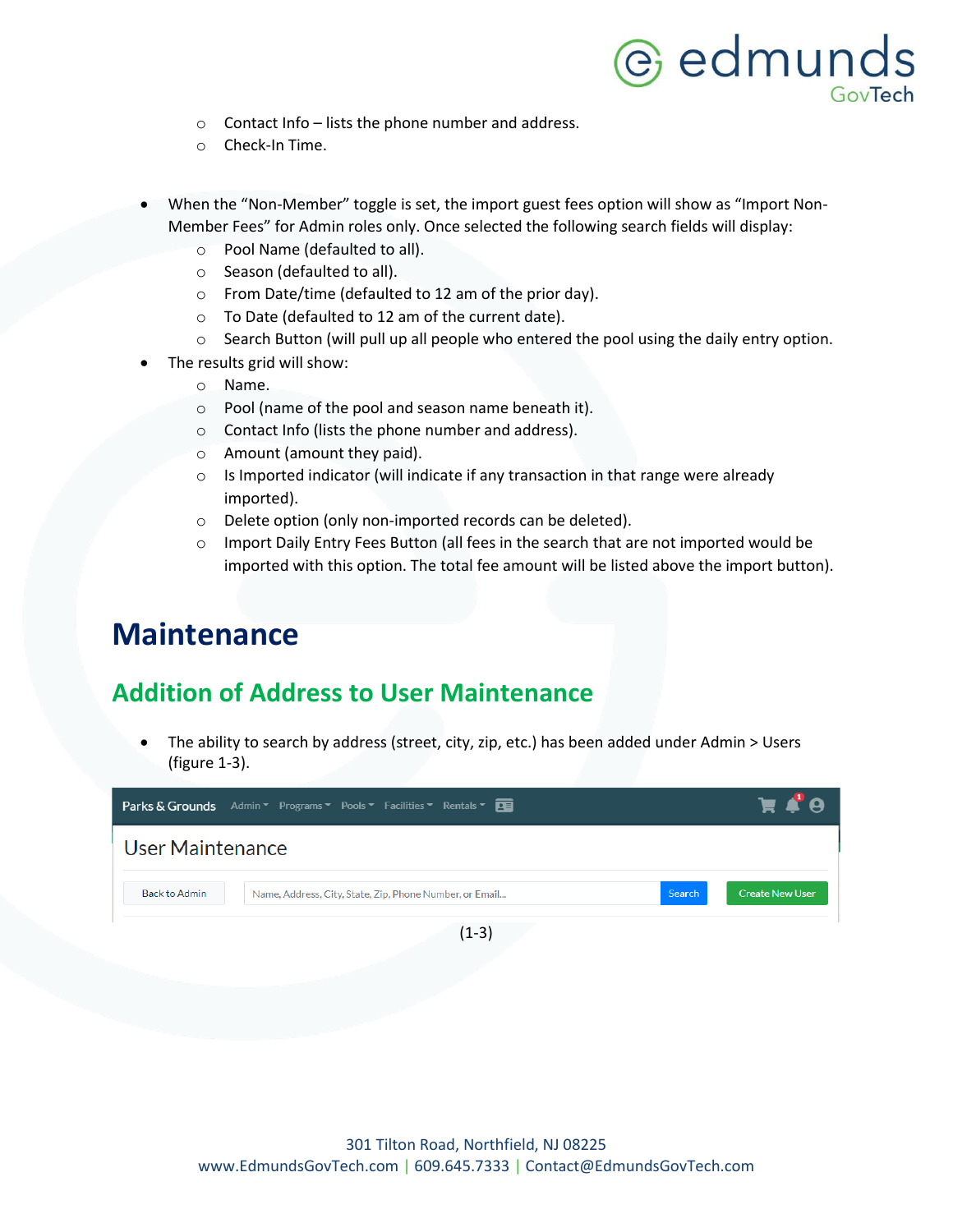• Fields to search by address (address, city, state, zip, etc.) have been added to the **ID Card** search under Admin > Overview > ID Cards > Search (figure 1-4).

| <b>ID Card Search</b> |                     |                      |                   |       |
|-----------------------|---------------------|----------------------|-------------------|-------|
|                       |                     |                      |                   |       |
|                       | First Name          |                      | Last Name         |       |
|                       | Address             |                      | City              |       |
|                       | State               |                      | Zip Code          |       |
|                       | <b>Issued From</b>  |                      | <b>Issued To</b>  |       |
|                       | <b>Expires From</b> |                      | <b>Expires To</b> |       |
|                       | Classification      | $\blacktriangledown$ | Card #            |       |
|                       |                     | Search               |                   | Reset |
|                       |                     | $(1-4)$              |                   |       |

## <span id="page-5-0"></span>**ID Cards**

#### <span id="page-5-1"></span>**Printer Location for selection of ID printer**

- The option to choose printer location for use of multiple printers has been added under Admin > Overview > ID Cards > Printer Locations (figure 1-5).
- The Printer location screen will display a list of any existing printer locations that have been added. When clicked, they can be edited or inactivated. A new printer location can be added by selecting the **Add Printer Location** button.
- When adding or editing a printer the following options are available (figure 1-6):
	- o Printer Location name.
	- o Active switch.
	- o Default Location (only one location can be set to the default at a time).
	- o Save button.
	- **Note: The printer's name set on the Printer Preferences screen must match the Printer Location name. This will require editing the printer's name after the Printer Locations are configured.**

|                          | Parks & Grounds Admin * Programs * Pools * Facilities * Rentals * <b>DE</b> |                           | А                   |
|--------------------------|-----------------------------------------------------------------------------|---------------------------|---------------------|
| <b>Printer Locations</b> |                                                                             |                           |                     |
| <b>Back to Admin</b>     |                                                                             |                           | <b>Add Location</b> |
| Name                     | Is Active                                                                   | <b>Is Default Printer</b> |                     |
|                          |                                                                             |                           |                     |

(1-5)

301 Tilton Road, Northfield, NJ 08225 www.EdmundsGovTech.com | 609.645.7333 | Contact@EdmundsGovTech.com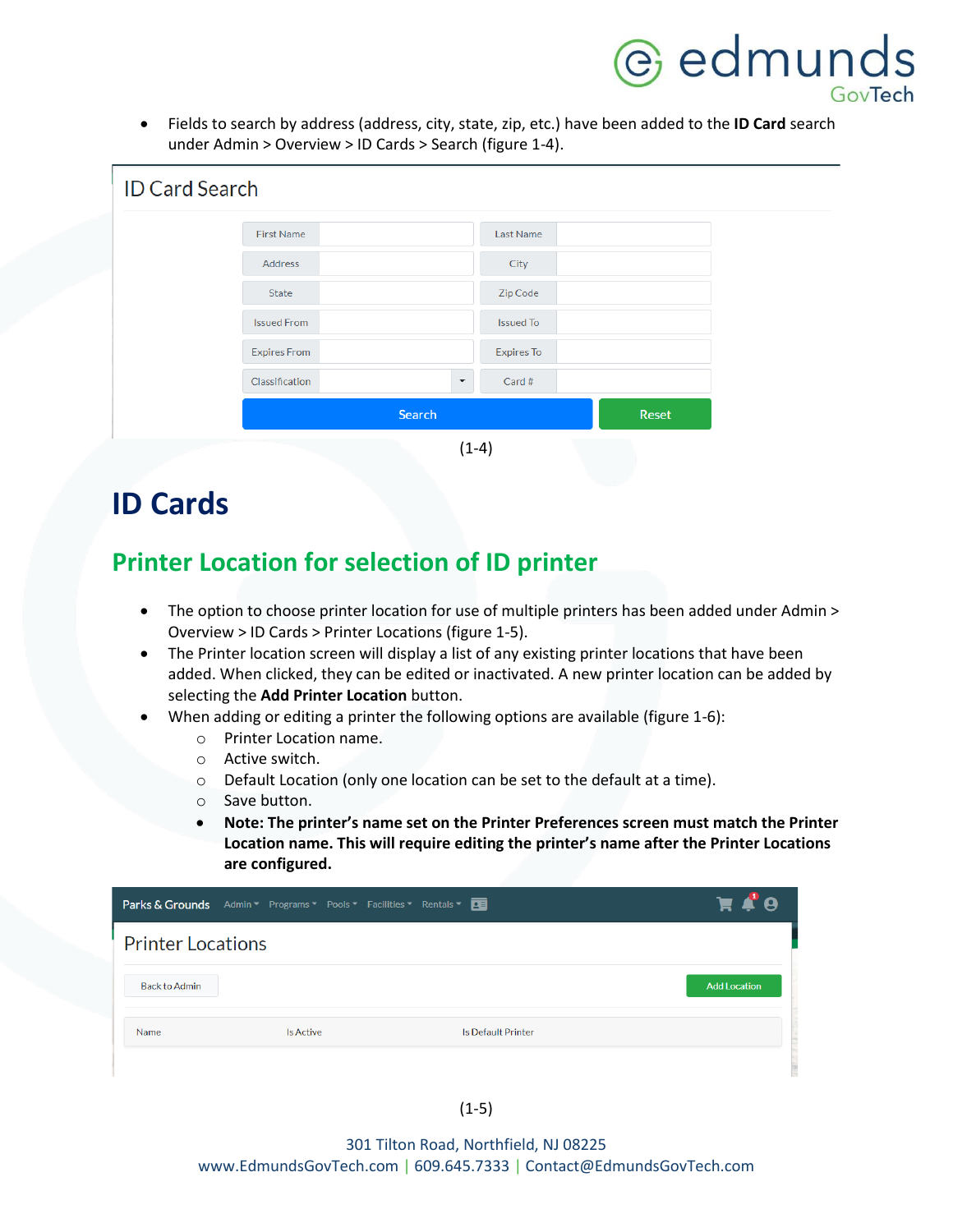# **C** edmunds

| Parks & Grounds Admin v Programs v Pools v Facilities v Rentals v <b>QE</b> | PQ |
|-----------------------------------------------------------------------------|----|
| <b>Add Printer Location</b>                                                 |    |
| <b>Back to Locations</b>                                                    |    |
| <b>Printer Location Name</b>                                                |    |
| <b>Is Active</b>                                                            |    |
| On<br><b>Is Default Printer</b>                                             |    |
| Off                                                                         |    |
| Save                                                                        |    |
| $(1-6)$                                                                     |    |

## <span id="page-6-0"></span>**Reports**

### <span id="page-6-1"></span>**Pools – Include membership totals on the excel report**

• The **Pool Members Report** includes a summary total at the bottom of the report for each type of membership (figure 2-1). This summary has been added to the Excel export.

| Borough of Metuchen, NJ<br><b>Pool Members Report</b><br>Date Range: 05/07/2021 - 05/10/2021 |                                                                                                                          |                                        |                     |                            |                        |  |
|----------------------------------------------------------------------------------------------|--------------------------------------------------------------------------------------------------------------------------|----------------------------------------|---------------------|----------------------------|------------------------|--|
| Name / Member #                                                                              | <b>Membership Type</b>                                                                                                   | <b>Address</b>                         | <b>Phone Number</b> | <b>Email</b>               | <b>Date Registered</b> |  |
| Ashley Yerovi Isaacson<br>#765                                                               | 2021 Early Reg -<br><b>Resident Family</b><br><b>Membership</b>                                                          | 3 ferndale place<br>Metuchen, NJ 08840 | 908-358-6025        | ayerovi88@gmail.com        | 05/07/2021             |  |
| <b>Ray Zaniewski</b><br>#882                                                                 | 2021 Early Reg -<br><b>Resident Senior Citizen</b><br><b>Membership</b>                                                  | 39 Rayle Ct<br>NJ - Metuchen, NJ 08840 | 732-548-9324        | rzaniewski@aol.com         | 05/09/2021             |  |
| Catalina Zaratiegui<br>#788                                                                  | 2021 Early Reg -<br><b>Resident Family</b><br>Membership                                                                 | 25 barnstable st<br>Metuchen, NJ 08840 | 631-223-5116        | mikel.zaratiegui@gmail.com | 05/08/2021             |  |
| Jon Zaratiegui<br>#789                                                                       | 2021 Early Reg -<br><b>Resident Family</b><br>Membership                                                                 | 25 barnstable st<br>Metuchen, NJ 08840 | 631-223-5116        | mikel.zaratiegui@gmail.com | 05/08/2021             |  |
| <b>Miquel Zaratiegui</b><br>#790                                                             | 2021 Early Reg -<br><b>Resident Family</b><br>Membership                                                                 | 25 barnstable st<br>Metuchen, NJ 08840 | 631-223-5116        | mikel.zaratiegui@gmail.com | 05/08/2021             |  |
| <b>Membership Type Totals</b>                                                                |                                                                                                                          |                                        |                     |                            |                        |  |
|                                                                                              | 2021 Early Reg - Non-Resident Senior Citizen Membership - 7 I                                                            |                                        |                     |                            |                        |  |
|                                                                                              | 2021 Early Reg - Resident Family Membership - 140 members<br>2021 Early Reg - Resident Family Plus Membership - 4 member |                                        |                     |                            |                        |  |
|                                                                                              | 2021 Early Reg - Resident Individual Membership - 2 members                                                              |                                        |                     |                            |                        |  |
|                                                                                              | 2021 Early Reg - Resident Senior Citizen Membership - 7 meml                                                             |                                        |                     |                            |                        |  |
| <b>Municipal Pool Summer Season Total Members: 160</b>                                       | Metuchen Municipal Pool Memberships - 2021 Metuchen                                                                      |                                        |                     |                            |                        |  |